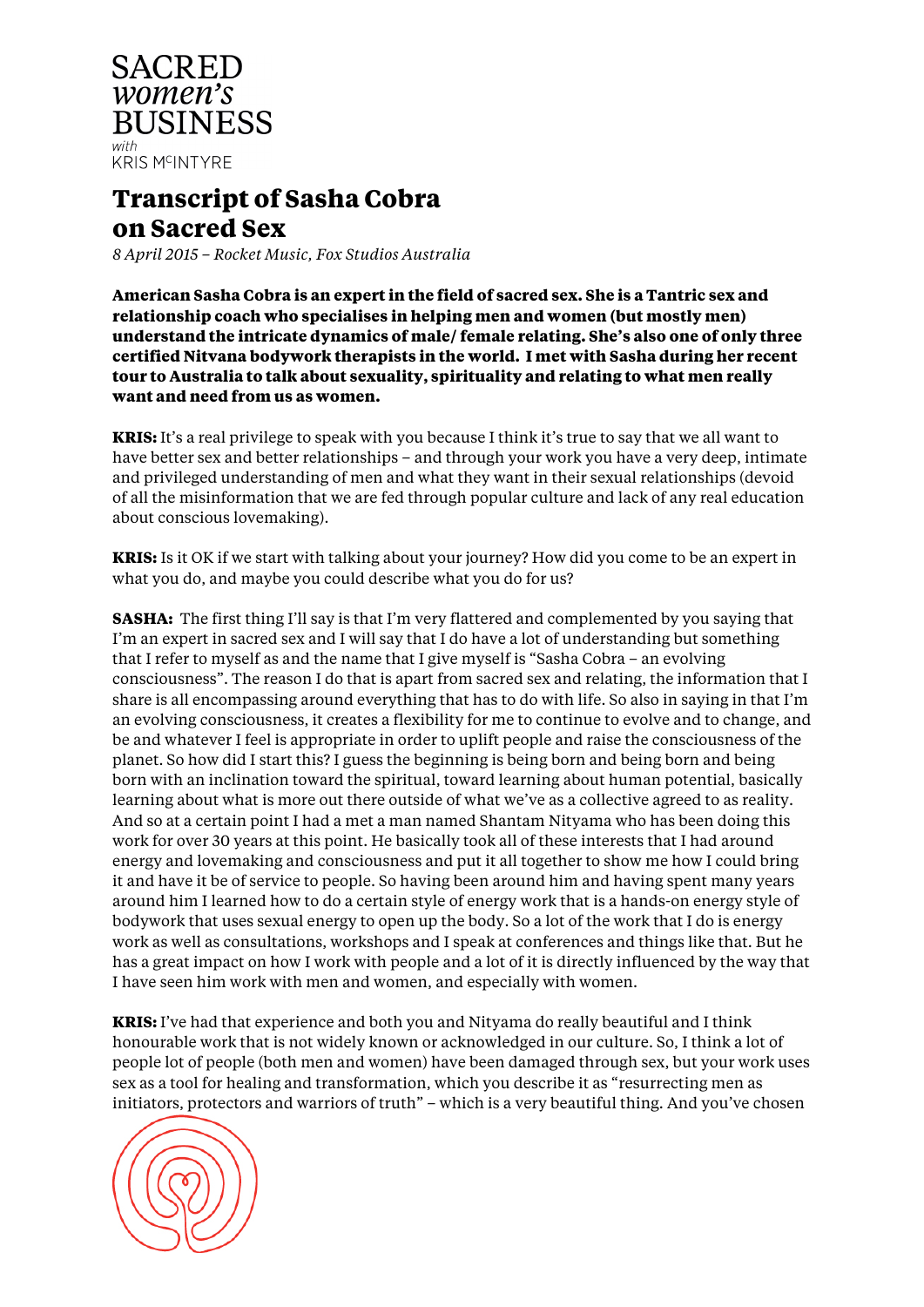to work specifically with men, because you feel there's a lack of support for men that are hurting and need to be healed. You say that there's a lot of support for women, but can you just talk about that? What do men come to you for and what do they want? And what is that thing in most men that needs to be healed?

**SASHA:** Well, first I would like to say that there is a lack of support for men, but my work with men hasn't come out of a place of seeing them as being in this victim type of role that somebody needs to come out and help them. It was more from having been around men and seeing that they're really open to share with me and seeing that whatever I bring to them is of service. So it's more that I got pulled into it and saw how I was able to make a positive impact on their lives and was called to continue to do that.

**KRIS:** What is the main reason you have someone turn up on your doorstep?

**SASHA:** That's a beautiful question for a number of reasons. And the reason I say that is because human potential and where somebody can go is infinite, so I can work with people that may have experienced trauma in their life – whether they were sexually abused, physically abused, something dramatic happened in their life and they are coming for a deep healing. And sometimes people haven't had a trauma of that sort but they are just looking for more knowing that there is something more out there. So I can have men come to me asking questions more specifically around issues that they may have around sex. Sometimes it has nothing to do with sex, but it might have to do with wanting to call in abundance to their life, they may want to get paid more and have more money coming in. Or they want a promotion at work, or it is something to do with a whole other part that has nothing to do at all with sex. However, a lot of the work deals with sexuality because it's at the base of who you are. You were made through sex, you are sex. Unless you have a healthy relationship to your sex, it will impact all areas of your life – especially around money and success and all these kinds of things because your are dealing with creative energy which is sexual energy. So when working with an individual to open up their body and connect to their sex centre in a healthy way, it opens up an enormous amount of creative energy that they have access to. And once the body is opened up – we may have heard this before – your external reality, your world, is a direct reflection of your internal world. So as you open up the body and let go of these restrictions and constrictions in the body, then your external world will begin to reflect that openness. So as the energy starts to flow in your body in a more open way, externally things start to flow with more ease as well.

**KRIS:** Hmmm, OK. So that's a really important point around energy and how we use it. And that whole thing of attraction and manifesting. Let's talk about are the cultural stereotypes about male sexuality that get in the way of a man's ability to become what you describe as "the distinguished man" (can you also describe what that means)? And then go back to some of those things that our culture stops men from living their true purpose.

**SASHA:** So a big aspect of what gets in the way of people – really men and women – is their fear and at this point inability to feel. And so, for a lot men because we live in a culture that seems to be so patriarchal society and so male dominant, we see a lot of violence and aggression and things like that. There is a large population of men out there that see that and they kind of make this contract with themselves and they say, 'you know what I never want be that kind of man'. And so when they make that contract with themselves, instead of actually depending and looking at what a healthy masculine energy looks like, they kind of pull away from their



masculine energy altogether. And what that manifests like in a lot of instances is a very strong disconnect from their positive pole – which for a man is going to be the genital area. Now at the same time there's a lot of interest in sex. So while they are disconnected from their sex centre, they still have the urge to have sex but it becomes very much a mental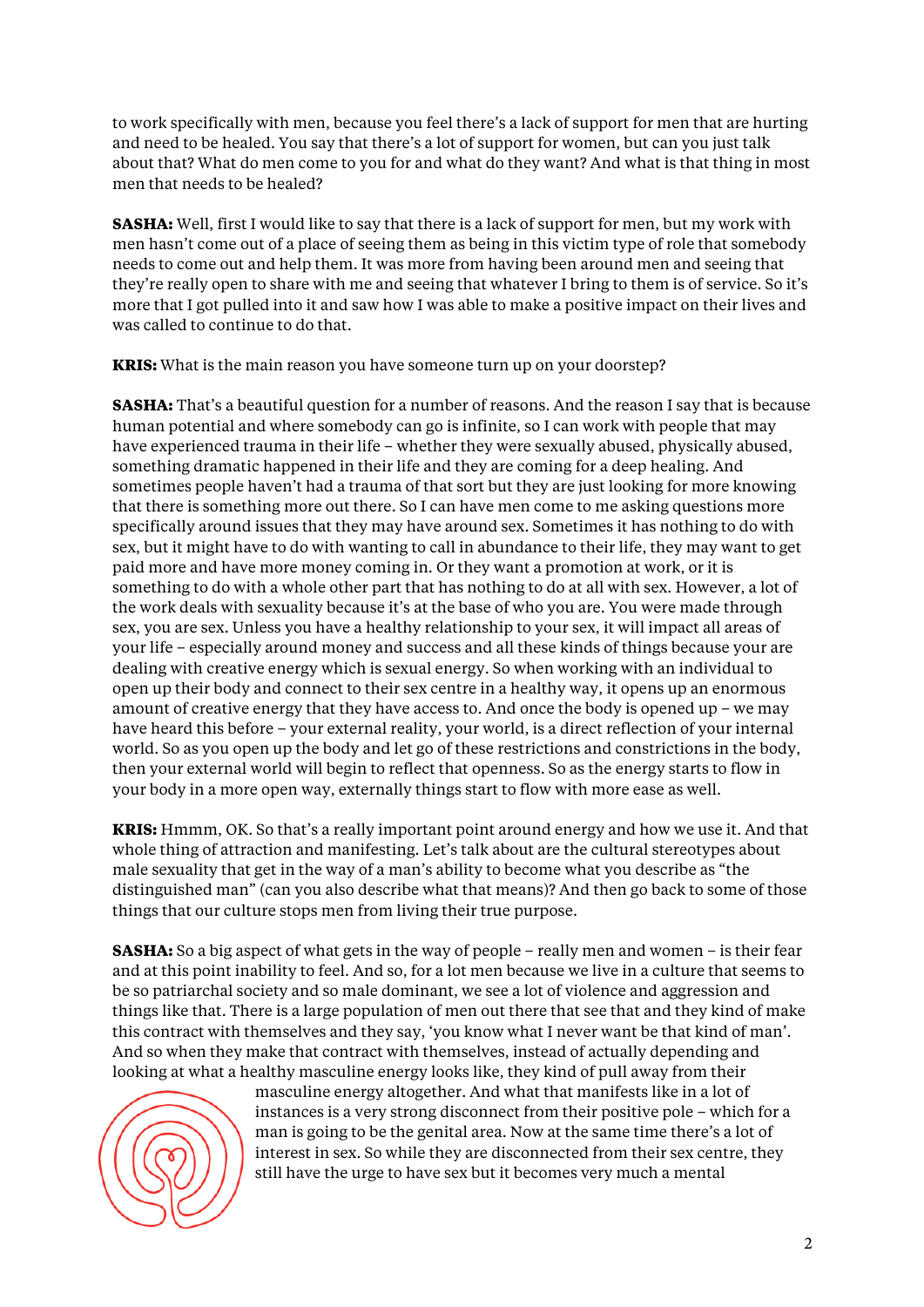phenomena for them. So as far as male sexuality goes that cut off from their body, from bringing sex into the body and make it be a mental phenomena creates a lot of confusion around how to connect to a woman. And it robs not only the woman of the pleasure that they are able to have in connecting to a man, but also the man himself.

**KRIS:** So, I'm thinking about porn. I think that … women watch porn as well, we'll admit that, but I think many women, particularly a number of married women in my life, want to know why men watch porn. What is the unmet desire that is not being met that they are looking for? Is it something to do with what you've just been talking about where there is a disconnect between the mental imagery and the 'entertainment factor' and actually feeling …

**SASHA:** You have to look at what point a man or woman first gets introduced to porn. And in most instances they see porn before they have actually interacted with somebody of the opposite sex. So in this instance we'll just talk about what is specific to men, so boys will look at porn and they see that as the first idea that they get around what sex looks like and what sex looks like from the stand point of just the logistics, you know the movement of the body and the vibe of it, the whole environment and 'ok, so that's sex'. At the same time you are looking at it, it stimulates their mind through the imagery so they in that moment are conditioning their sexuality to be connected to mental stimulation versus being in the body and feeling sex through the body. Now when men and women come together now they've grown and they're starting to interact intimately with women, even in their sexual interactions there is a lack of understanding and experience of bringing the awareness into the body to actually have sex through the body. So even when they are having sex with women, it's still a mental stimulation for them. A lot of men fantasise with porn imagery even when they are having sex with a woman, or it is fantasising even about her in their head. And if they're not fantasising they're still very dependent on looking at her and using the visual stimulation to stimulate and arouse themselves. Very rarely do they actually have the bodily intelligence to drop into the body and have interaction be through the body and through the sex in the body. So, if they are interacting with their wife, their partner and even the sex they are having is through mental stimulation then porn is right there with it – meaning they are really one and the same. Now if a man is able to kind of unravel that conditioning and start to have sex through the body then the attraction towards porn falls away because the attraction to porn is the mental aspect – it has nothing to do with actual sex in the body. You know sometimes women, when they find out that their partner is watching porn, they get jealous.

**KRIS:** Jealous, or hurt I think is the thing. I do have a friend who is going through it at the moment and was incredibly hurt because, often what happens is that there's marriage issues which are coming through as sexual issues and I think for some women it feels like they are not doing the right thing or they are not doing enough. I guess in that, what is the role of women in supporting men to …

**SASHA:** Right, and this is what I also wanted to say is that women will also feel hurt because the idea that comes up for her is that 'I'm not good enough that he has to watch porn'. But it's a lack of understanding and actually seeing that something is missing his end of having to understanding of how to connect with her sexually. So it really has nothing to do with her but has to do with the fact that even when he is with her, he is in now way approaching her in the way that he needs to because sex is never meant to be had through the mind. It's meant to be had through the body. So that's what's going on. It's not an issue of how do I get him to stop



watching porn its more of how do I get the man to start being in his body in sex?

**KRIS:** Which is another challenge!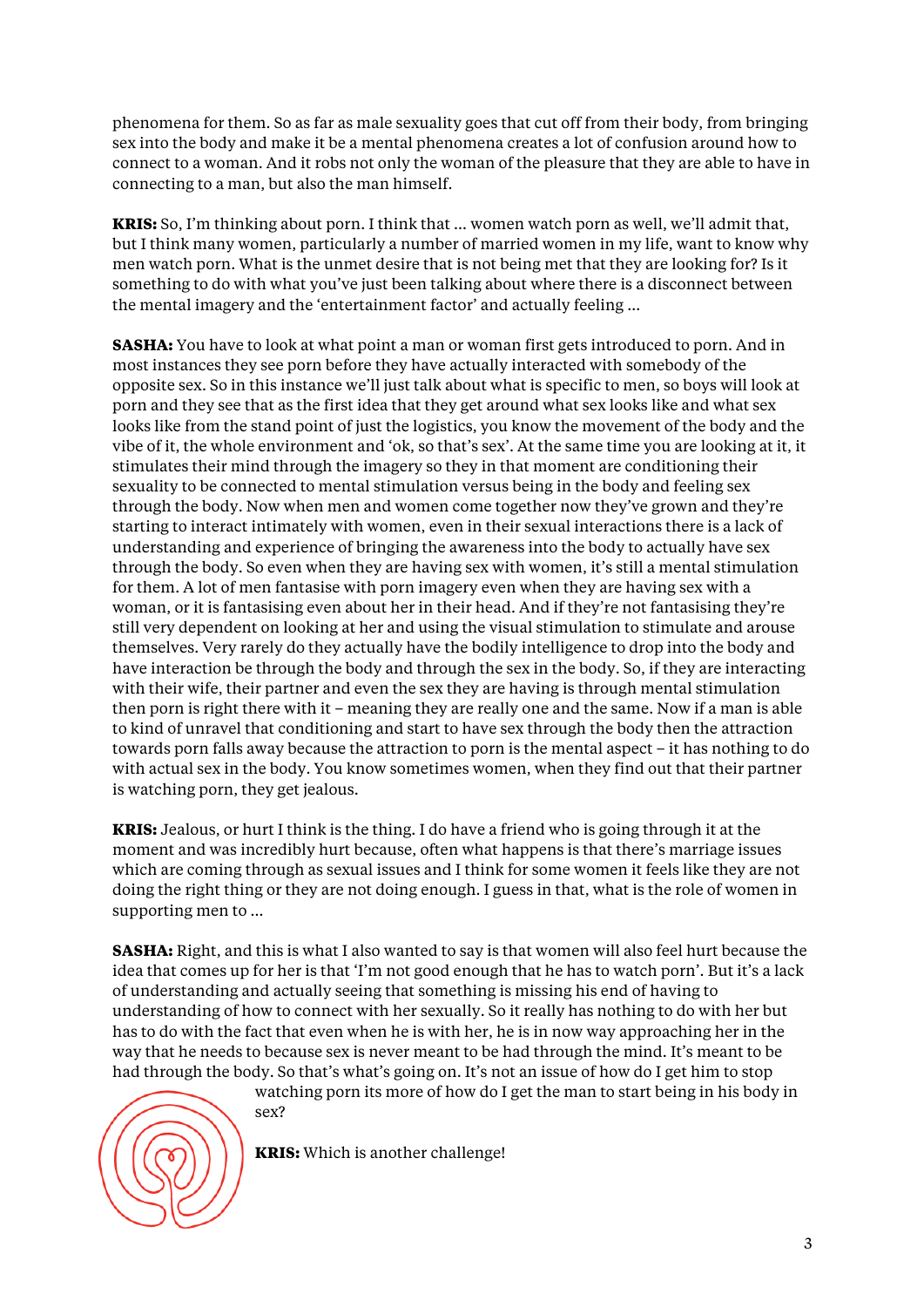**SASHA:** The first way to overcome this is to even start to be creating ways for people to have this information in our society, because there really isn't. So it's no-one's fault it's just a lack of information and a lot of misinformation is being given out as if it is true, you know. So one of the questions that has come up is around how do you speak to your partner as a woman if there are issues, because for men, they need to feel like they are in power. And when you start to speak about their sexuality or their sex in a way that to them it seems like they're not meeting your standards or expectations, its very hurtful to the ego and it can really kill off the man's spirit. So it's a delicate dance of knowing how to communicate to a man in such a way that allows for him to feel like he's the one making the decision to want to explore and learn more. So something that I communicate to women often is that I say, 'hey you know if you find an article or information' (it might be on my website), I always tell them to show him and say 'hey I was listening to this radio program and check this out. I found it to be really interesting and if you have a moment check it out' and then leave it alone. Let him do the exploration for himself at his own pace, let him want to have a session at his own pace so he doesn't feeling like your are telling him he needs to be fixed. Because men are fixers, so its difficult to tell a fix he has to fix himself. He has to feel like even him wanting to fix himself is coming from his fixing ability and be able to say, 'hey something needs to change so I'm going to go and take the plunge to do it'.

## **KRIS:** So you are saying plant the seed?

SASHA: Plant the seed and be gentle. The difficulty around these situations is that because the difficulties that the men and women have in their relating have probably gone on for a long while, the woman will have a lot of emotional charge and impatience at a certain point. So when she starts to communicate with a man it doesn't come out in a loving, patient way. It comes out as 'oh my god, I can't handle this anymore. You've got to do something quick!', you know? And its something that women really need to put themselves in check about because what women really seek out is a powerful, courageous, clear, directional man that can be there to guide and protect her and bring things to her where she feels safe to just drop into the feminine. Well, how is she going to assist in empowering him if she's all the time basically cutting off his balls in the way in which she communicates with him and is all the time complaining and putting him down and doing everything to kill off his spirit thinking that killing off his spirit is going to make him roar at some point and turn him into this powerful king, you know?

**KRIS:** It's a really tricky dynamic isn't it? I think I once heard something about women need to feel good about themselves to have sex and men need to have sex to feel good about themselves.

**SASHA:** Let's put it this way, it kind of is true but I'm going to break it down to a whole science. A woman is positive, meaning her positive pole is her heart area. So in order for her to be prepped for sex she has to be aroused at her heart. So may call it she has to feel good. Meaning if a man just goes straight to her vagina its not really going to work unless she's a woman who has really been opened up, is very trusting of the man that she is with and she's all juiced up for him and they're relating all the time. But overall she has to, using your quote 'feel good' meaning her heart has to be moved in order for her to be ready to have sex. Now a man is positive in his genitals and negative in his heart so for a man he's ready to have sex at any moment. He doesn't need to be aroused in his heart to do that and it works the opposite. So in order for him to open up his heart and using your quote, feel good, that happens through his sex. But at the same time, him having sex and then having a woman complain about the quality of the sex isn't going to leave him walking out of the bedroom feeling like a king. [laughs] We've got a man here in the studio laughing and nodding going 'yes yes'.



**KRIS:** So what are some of the difficulties and frustrations that men experience in connecting with women? We sort of get this idea fed to us that men need the thrill of the chase and that we can't be too available and there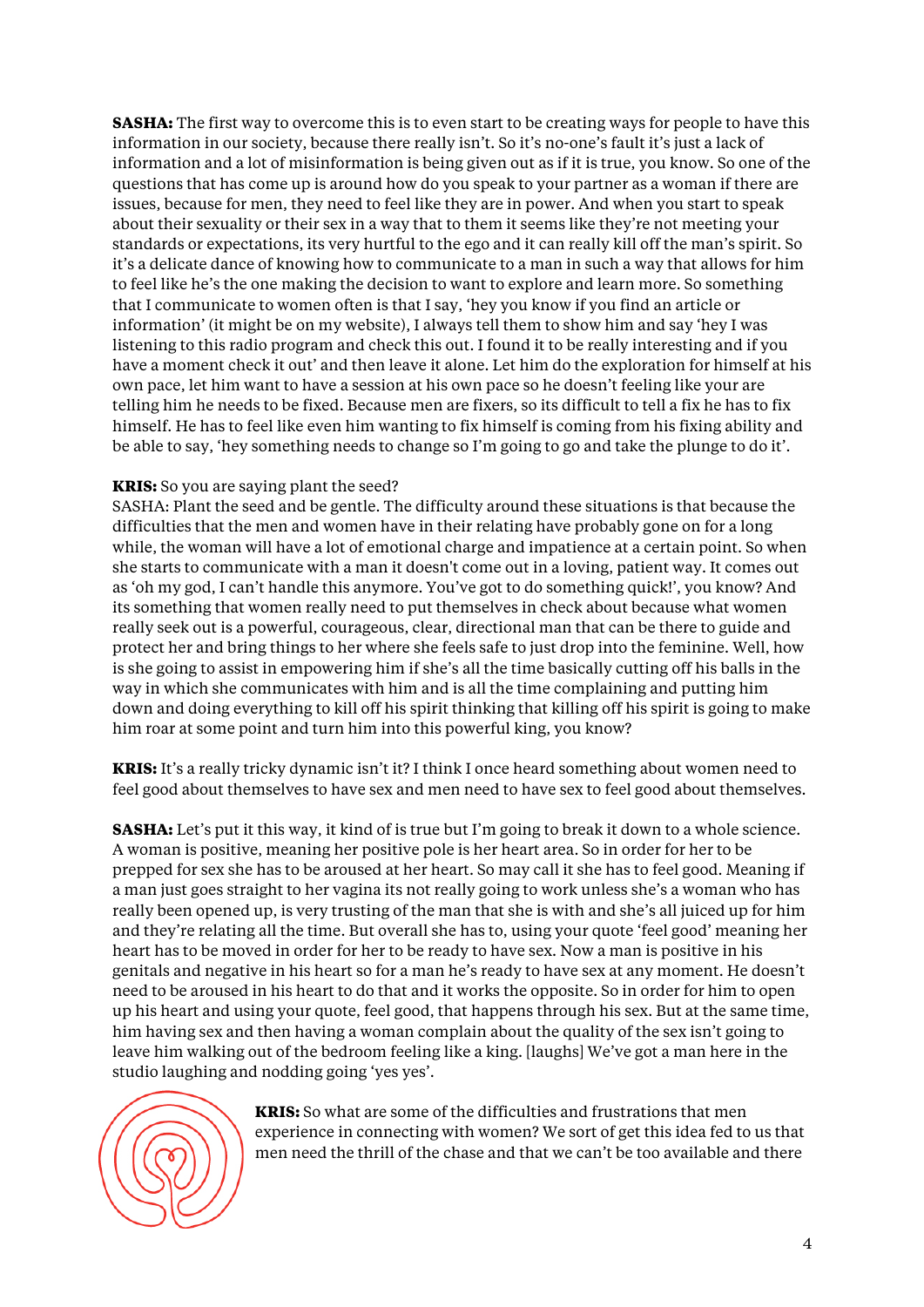seems to be some gross generalisations that aren't really doing anything for anyone. But what's your experience in what men actually want?

**SASHA:** Well, before we even get to that I want to touch on something that you mentioned around the conditioned games that we were taught by our elders that 'you've got to play hard to get' and 'you've got to do this, and you've got to do that', you know? And to me all of it is bullshit. I feel like we are all just human beings who are starving to connect and we're so busy playing all these rules and games and all this kind of stuff that inhibits us from being able to have what we want. So if you can take all of that out and just be real with one another – meaning yeah, if a man sees a beautiful woman and he wants to go up to her and say 'I saw you, you're gorgeous, I just want to come up and talk to you' – beautiful. I guarantee any woman who is approached like that will be so deeply complimented, even if she doesn't want to marry him or go home and have sex with him, she will be so deeply moved and complimented that she will be grateful for that short little moment of her life. And from the other standpoint, if somebody says that to you and you are attracted and are moved by it, be honest. Be honest and open, and be receptive. Because the more that we are real with one another, the more that we actually bring beauty to our society, that really our culture lacks. You know when you watch a movie, you read articles in magazines and all the stuff that is being done in the media … you know just the other day I looked up on some movie website, like a Netflix kind of thing, for romantic movies – to see a movie about love. Well, a lot of movies that are about love and are labelled as romance, they have nothing to do with love. What they are about is marriage and couples that are all the time arguing or in disharmony, you know, and they call those love movies. So it's very rare that we actually get to see beauty and love and friendliness in our society. And too much conflict and separation and competition and all these kinds of things. So the more that you vibrate at that and interact with life in a beautiful, harmonious way – man, woman, whoever, the more beauty you bring into your reality and the world.

**KRIS:** Is there any place that you do see where that true love example is portrayed in popular culture? We've talked about porn, we've talked about Hollywood, there's women's magazines, there's men's magazines, but where do you find the inspiration for your work outside the fact you've got a wonderful mentor and the work you are doing? For the people who are listening, where is there something that's going to feed that nurturing that I need and that inspiration for something a little more real and connected?

**SASHA:** Ah, pop culture is quite the phenomenon. I've got to say something I used to call my medicine and I still call it that, is the discourses of Osho. Prior to having Nityama, that was my medicine. You know I'm out in the world and I see all of this violence and aggression and all of these kinds of things and I think I just want something to soothe my soul and he speaks directly to the heart. So he also speaks very clearly of painting the picture of what love really is … unconditional love, the purity of it. So on a practical level I would recommend that. And apart from that is for one, having a real urge in your own self to create that. So if you have a commitment to it, then you have to make sure that everything that you are doing in your life is representing love. So what does that mean? Friendliness, patience, unconditionalness. Something that I speak on a lot is that love gives, it never takes and lust takes. So a lot of times we confuse … and I was just having a conversation with a friend and they were saying "well there's all kinds of love out there in pop culture and the movies and everybody talks about love". And I said, no they're speaking about lust and they are calling it love. As far as what love actually is we don't really see it. We don't even really know what it is because most people are out to take.



Very few individuals are out to actually give. And that's your own journey. That's you needing to use your own intelligence to observe and watch yourself and watch your motives, and see where they are coming from and self-correct in order for you to create the kind of environment that you want to live in.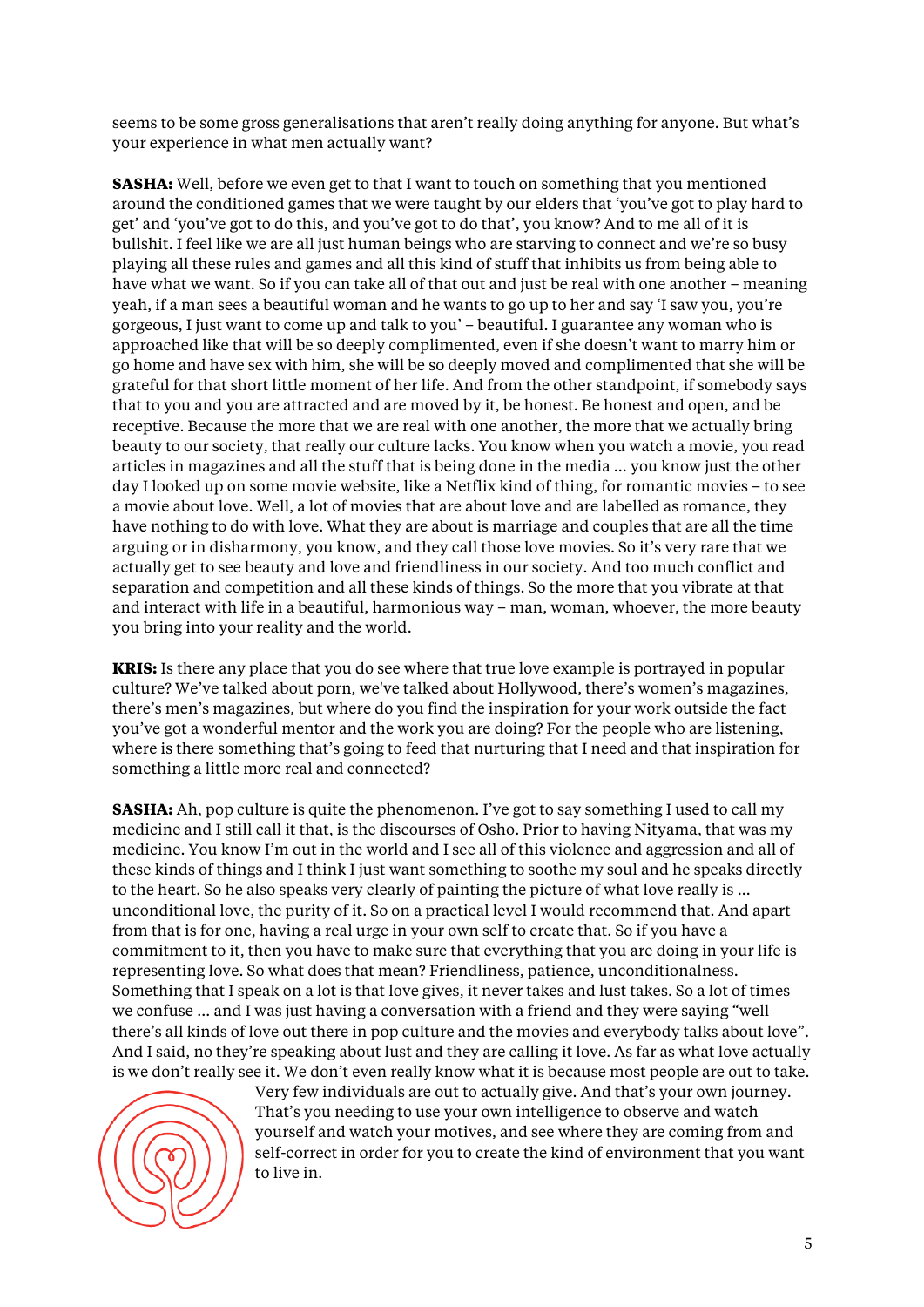**KRIS:** That resonates with me. I had a similar experience with Rumi as you did with Osho. And the person who introduced it to me said in our modern society we don't have … we've got romantic love and the Hollywood love, but we don't have any of this, I guess you could call it spiritual love. And reading that I could feel my heart opening in that way and it's beautiful.

**SASHA:** I did want to address your question about what men look for in a woman and it's something that I address a lot in the workshops that I do with men because one of the first things is for them to even see how much they have been conditioned by the media to what they desire in a woman. So when we say what does a man desire in a woman there are different types of men. You can call certain types of men little boys that are just looking to satisfy some kind of idea and fantasy that they have, I call those little boys. But what a man, a real man, wants and looks for in a woman is going to be very different. So that's something to decipher between. So, a real man – what he would look for in a woman is her transparency. A woman is receptive by nature so in order for a man who is very connected to his masculine energy to harmonise with a woman, both pieces have to be complementary, just like in the Yin and Yang symbol. So a woman has to be receptive. She has to learn to be patient, to be loving, to be unconditional with her giving and to be able to reflect his power to him. So if you are with a man that is attempting to bring clarity and direction and guide and lead, which is really what a lot of women are seeking out in a man, but the moment he does that she is starting to butt heads with him and go, 'no no we've supposed to do this. No, its like this', then its going to be very difficult for a real man to want to interact with that kind of woman. And this is how those types of women end up being with these men where they just go 'I can't do this anymore', because if she's taking the role of the man then the kind of man-boys she'll attract are going to be much more feminine in how they are. So she'll like that at first because he's very easy to wrap around her little finger, but after a while it gets very boring and it gets annoying because no woman wants to act like a mother to her partner. And that's the role that she puts herself in and then finds herself with a little boy who is all the time perpetuating that idea.

**KRIS:** What does that look like in a day-to-day interaction. What has gone wrong with that dynamic between men and women? Because I think on the flipside, men don't want to be with women who are mothering them. So, what's happened there that has created this weird dynamic that is not working out for anyone?

**SASHA:** Depending on who I'm talking to, because when I'm talking to men I put all the responsibility on them. And when I'm talking to women I put all the responsibility on them. And why do I do that? Because we all have everything, all the tools, in order to uplift ourselves. So you are never going to be dependent on somebody else for your growth. So if it's a man interrelating with a woman where he's the one that's put into this little boy mode and she's acting like the mother, I tell him that he's responsible for that because when you got into that relating you in some way or another agreed to be in a posture of a little boy. And it happens, pardon my words because its not very true, it happens quite naturally because if its relating with his mother was in such a way that she was all the time telling him what to do, controlling him, never allowing him to make his own decisions and things like that; then he will find a woman and have placed her into that posture where he places himself into little boy mode and it will be his responsibility to take note of that, observe it, notice it and start to self-correct that to make sure that he never allows for the woman to do that. Now, if I'm speaking to women I tell them the same thing. Because the woman will say the man is just behaving like a little boy, so I have to act



like the mother. And I say, yeah, I understand because if the man is not showing up then someone has got to do it so you're forced to be in that posture but again, you are agreeing to be in that posture. So if you in no way want to act like the mother then, even if the man is acting like a little boy, then you've got to say 'hey babe, I know you don't want me to tell you what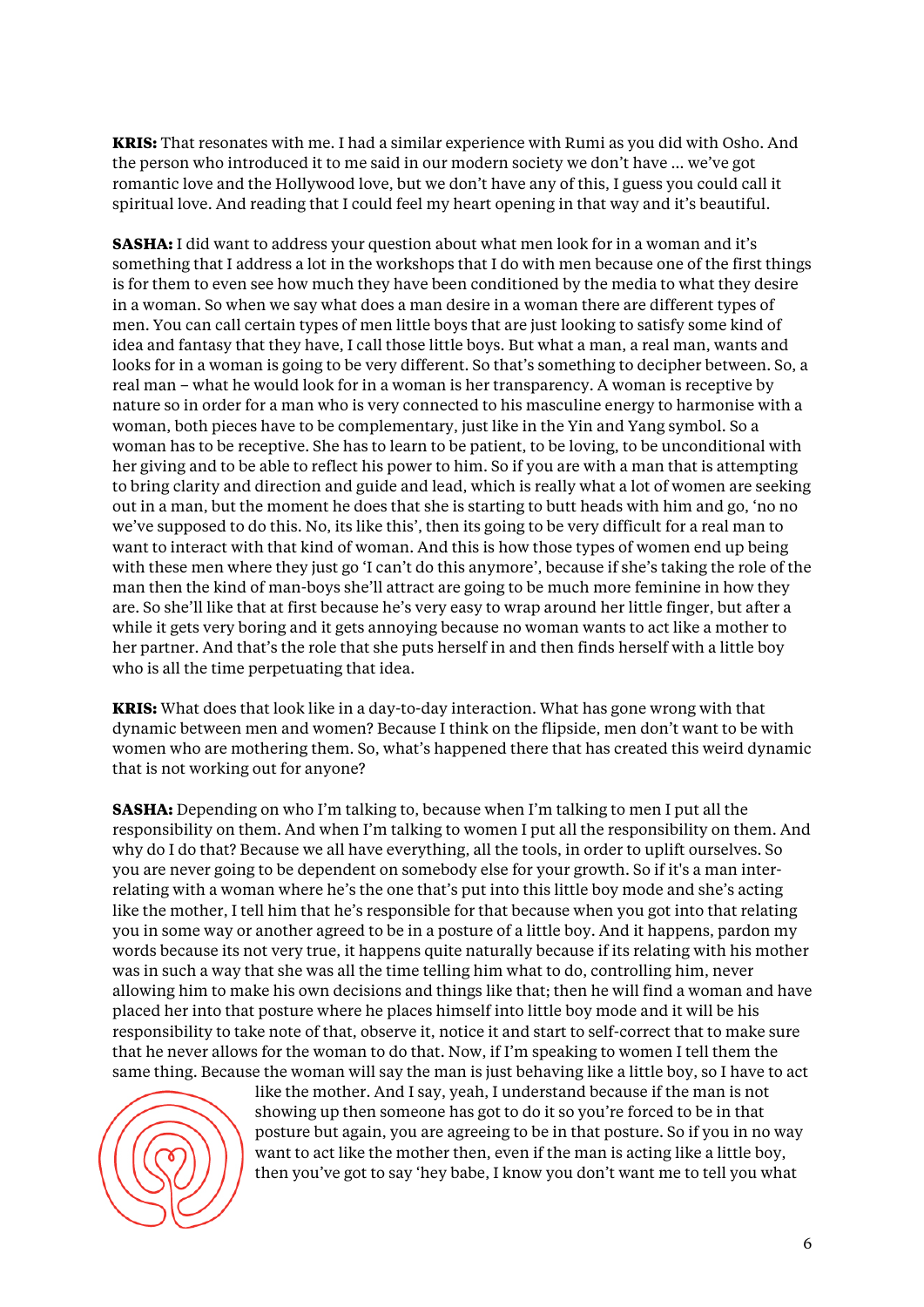to do. I know you are intelligent enough to make that decision for yourself. I trust you.' And that is probably something his mother, and probably all the women in his life, never really said to him. Just saying that – I know you are intelligent and I know you can make that decision. I trust you – because it allows for him to trust himself and that is empowering. What women really need to do is find all the ways to empower their men.

**KRIS:** Ok, let's rattle off some ways that we can empower men because I know there is going to people asking 'how do I do that?'

**SASHA:** It's almost like this. Instead of looking at the ways of how you can empower the man, look at all the ways that you are taking his power away all of the time and then stop doing that. So look at all the ways that you are complaining all the time, that you are anything but receptive to him – meaning that if a man comes to you and he wants to touch you or he wants to kiss you, please, please, please, show him your gratitude for that by responding to that touch or kiss. There's nothing more beautiful to a man than to approach a woman sexually and have that power be reflected back to him through her pleasure. And so a lot of women don't get all uptight, 'oh I've had it enough with him' so even when he tries to approach her they're like 'oh, just don't touch me'.

## **KRIS:** So there's rejection?

**SASHA:** And complaining all the time and asking 'where have you been, what we're you doing?' a thousand questions. So if you want to empower him, just stop cutting his balls off. Help pick him up along the way by himself. Stop beating up on him and give him a little slack for a moment.

**KRIS:** How can we gently encourage and ask for what we want in a non-threatening or complaining way?

**SASHA:** Well, the first thing that you have to recognise is the necessity to speak in friendliness from the very beginning. And why do I say that? A lot of couples, they're not even friends. I don't even know what they are doing with each other because they are just torturing each other. And so for me, if I get together with a man first and foremost we're friends. Now whether we take that friendship to a more intimate, sexual relationship or not matters very little because if you were to take that away, what is left is the friendship. And friendship is respect and support. Being in integrity with one another. And so if women were more able to be more honest from the very beginning and communicate lovingly with friendliness from the very beginning, then it would turn into these emotional, bitter, angry conversations by the way they do speak up. And that's where the difficulty arises so it's very important for them to communicate with one another, but for the woman to also understand how to communicate with a man without killing off his spirit. So what would that look like? Let's speak about sex for example, because I get this question a lot: 'How do I, from a female posture, teach a man how to make love to me?' And I tell the women, let's say even if it's a first date, a lot of women will say, 'I just have sex with these guys and its so horrible I don't want to have sex with them anymore.' Well, for one, the way that you do it when you first get together with a man, usually you don't just get naked straight away and all of a sudden there's a penis inside of you. Something happens from the time that you meet and some kind of conversation from the time that he starts to touch your body, from the kissing and the taking off the clothes that is like a whole period of time where he has already told you how he's



going to have sex with you. So if you are so out of your body and so unconscious that he's done all that stuff in a really aggressive, unconscious way and then he sticks his penis inside you and you are like, 'oh my god, I'm in shock you are a terrible lover!' then he's already been telling you that for an hour before you even got there. So one way to assist, from a female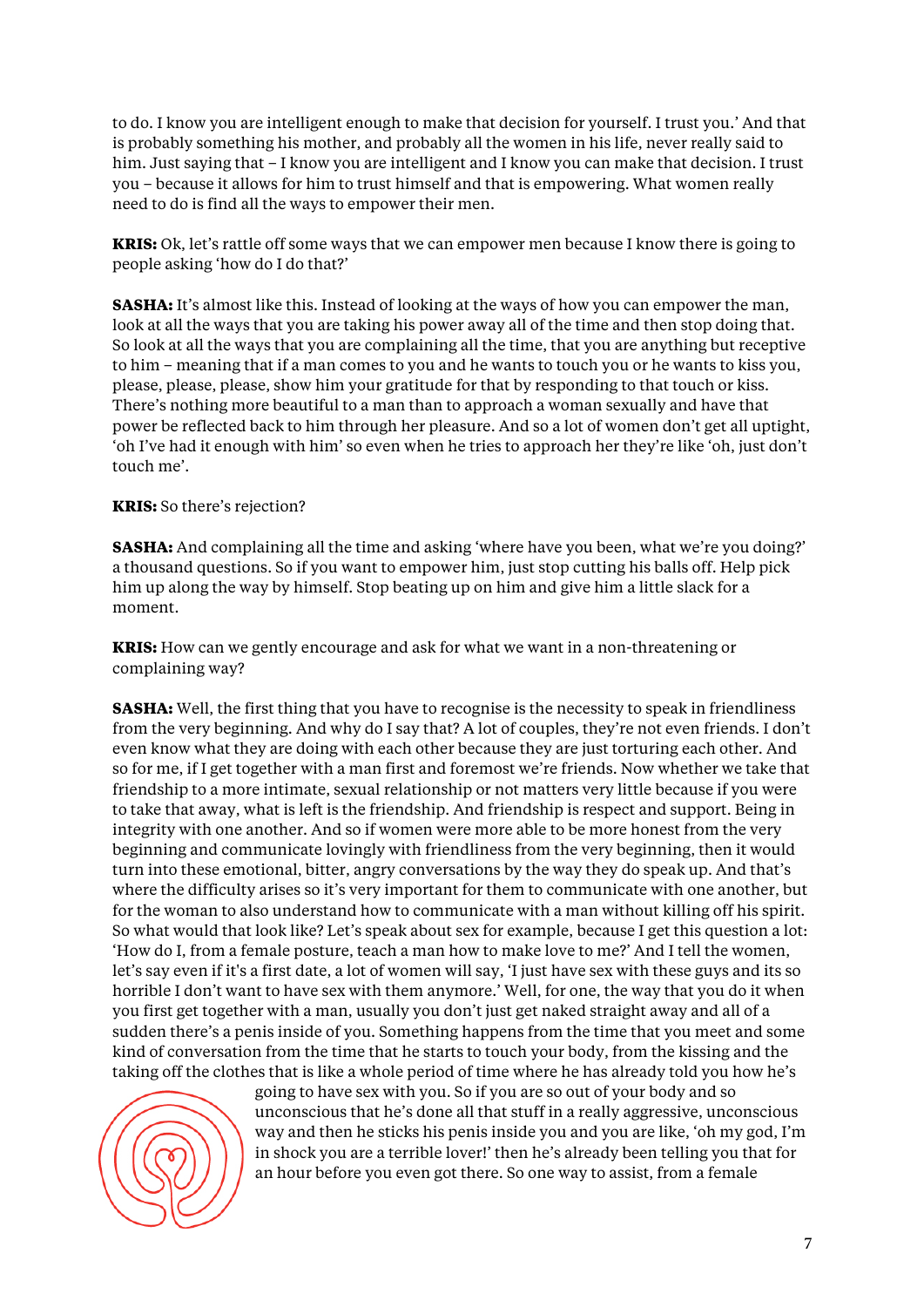posture, a man understanding how to be with you and lead him down that path is by you teaching him through your responses. So what would that look like? If a man touches me, I feel it and I show him that I feel it. When he kisses me, ah, I will make sounds and I will show him how much I'm feeling it. So much so that a lot of times by the time we get to sex they are like, 'boy, it's scared – she's just an orgasm and I haven't even done anything!' But you are all the time showing him that you are very sensitive and so you need for him to interact with you in a sensitive sort of way. Because if a woman is acting numb, because most women are numb, and you are unresponsive to that then all the women that he's been with prior to you have also been like that, then he knows that what women (quote) 'ask for' is 'faster, harder, boom-boom kind of thing'. So what they are doing is giving you what they think you want. If you're not the kind of woman that needs that or wants that, I'm going to say wants that because no women really need that – they are just unaware of it – so if you are the kind of woman who doesn't want that, then you need to communicate to him through your interaction about how sensitive you are, and how little you need to feel so much. So that communication will also happen in sex, meaning that through your sounds and through your responses you are all the time teaching the man what you like, what you don't like and being able to have real communication after the sex. You know after I make love to a man we'll have a talk about it. Now what will happen – and this is where women go wrong. If I say, well, what when on for you, they'll find all the wrong things or all the things that they didn't like and just tell the man, 'well I didn't really like this and this and this'. Not the way to do it! You never want to kill off his spirit. So the way that you would do it is you would tell him all the things that you enjoyed. And you don't have to lie, you can always find something – even if it was just that one moment when he just touched you on the shoulder, or moved your hair out of the way and it was beautiful, pick that. It doesn't matter what it was but find all the things that were beautiful and share that with him and say, 'I really loved when you did this, and when you did that and blah blah blah, and if you could just slow down a little bit more I feel like I could just go so much deeper in myself". Now if you communicate like that, then the man goes I'm definitely going to do that because it doesn't just feel like you are complaining and criticising him, it creates a feeling of I want to give her more that she wants because I want to bring out more of the beauty that she is already expressing. And the other thing that I just want to point out is patience. So a lot of women, they get together with a man and they immediately want perfection and news over here, the woman is in no way perfect herself, so if you aren't up to par yet and you are still growing and learning, then give the man the opportunity the same space to grow and learn and you know, continue to be better as a human being. So what that would like again, whatever you are communicating, there's no reason to rush things. Especially if its someone that you are seeing on a regular basis or its your partner, or husband, whoever it is, take one thing and share that. And share a lot of compliments because there is always something to enjoy. And give it time to progress. And then you can plant another little seed to play with and as you are doing that, all the time watch yourself and plant these beautiful seeds inside of yourself as well, because there is always something that you can be doing better.

**KRIS:** Do you think that simple little step of just talking a little bit differently could be enough to circuit break everything that is going wrong in a relationship? You know how there are couples that have been together for a really long time and they are entrenched in a mode of operating with each other and they just don't know how to break the pattern they are in. Is that enough of a tool to get things moving …

**SASHA:** Hey, if you look at relating, most of the difficulties that people have with one another



are more of the dynamic outside of the bedroom than it is inside of the bedroom. 'cause you can have confusion in the bedroom, but if you know how to communicate with your partner and you can be loving in your interaction then you can actually grow in the sex part. So the communication part is so important and when I say communication part,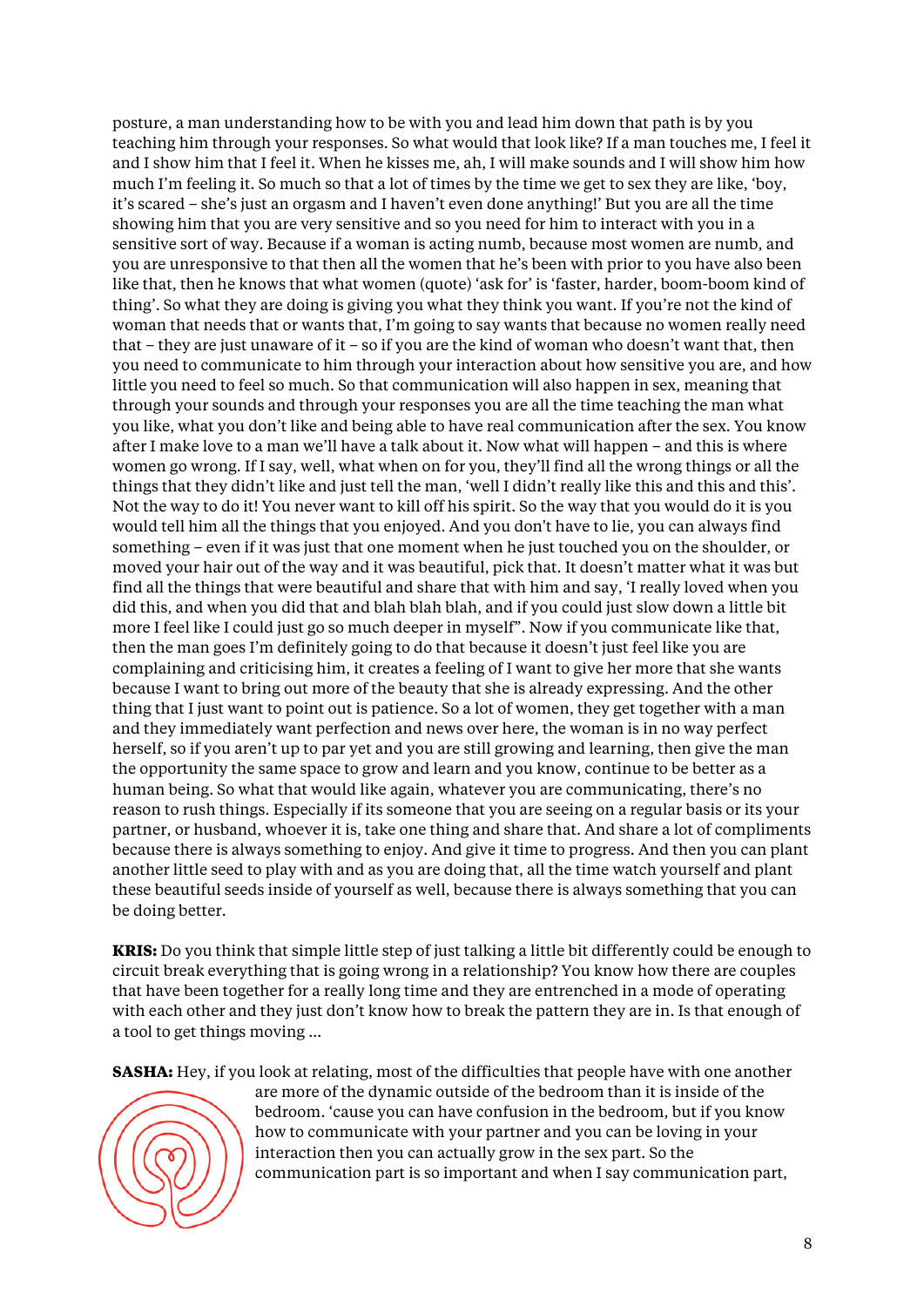you'll be better off just being silent. Seriously, because most women they complain and they complain a lot. I'm going to say this – I understand how you feel ladies because a lot of men out there are very confused about how to bring those qualities to you – so I feel you, I understand you but at the same time if we want to make the changes we have to bring forward what will actually create the change. And that is being able to bring the love, the patience, bring something that is empowering to a person that is wanting to make the changes. Its never going to happen through criticism, through complaining, through anger – it never happens like that. Because whenever you bring these kind of negative energies towards somebody, what do they end up doing? They close up and create resistance because nobody wants that being thrown at them. So if you have resistance nothing is going to get through. But people are always open to love. Love penetrates. So if you are able to communicate ain such a way where it keeps the person open, then there are actually able to take in and feel what you are saying and understand in a loving way the necessity to shift and transform. So its counterintuitive because women think, 'well I'm upset and I'm just going to blahhhh,' but has it ever worked for you? No. And whatever the quote is, I'm going to say it wrong, but if you are doing the same thing looking for the same result that's basically …

**KRIS:** First sign of madness …

**SASHA:** It's crazy! Let's just say its crazy and it does not work. If the way you've been in your relating doesn't work, try the opposite. Try something different and see what happens.

**KRIS:** What about people who have had either a lot of trauma or a belief that they are not deserving of love and are resistant to something good that comes into their life? Is that experience that you come across?

**SASHA:** Sure, I mean some people have a fear ... it's interesting because some people are afraid of loving and some people are afraid of being loved. And at the same time that … if you had a fear of being loved and I was, don't want to use the word persistent, but I was steady with you in allowing you to run from me from time to time and allowing you to close off from me from time to time and do all these things to run from it and I never budged from my loving you, eventually you would have to surrender. But see what has happened to a lot of people is that I'm saying to you, 'I love you, I love you, I love you', now you have the conditioning to go, 'no I'm running from love'. But the moment you run I get upset and angry, or the person that's been running says, 'I knew it, love is unsafe, I don't want to deal with this bullshit'.

**KRIS:** So that's patience again.

**SASHA:** Patience. And I mean women, you have the equipment at its highest form to bring these qualities to the world. You're positive in your heart area. So the same way that we see the man is positive in his genitals – he's the one that can create so much beauty in lovemaking – and yet there is so much misinformation and confusion that it doesn't necessarily happen all the time; well the same thing happens around love. Women are all the time … let me come back for a second … men are always talking about sex, but they are not always bringing high qualities of it. Women are always talking about love, but they are not always bringing high qualities of it. So if we took responsibility for the aspects so that are so natural to us – so for women, it would be love – bring out the love that you actually want to have instead of just speaking about, 'I want love, I want him to love me'. Well what about you? If you are so stuck on and so focused on love bring



the love to the relating. Bring the love into the world.

**KRIS:** That sounds like a really beautiful point to end on. We've just had a question from Dave in the engineering box about, 'what's the advice for men?' and with bated breath, Sasha …